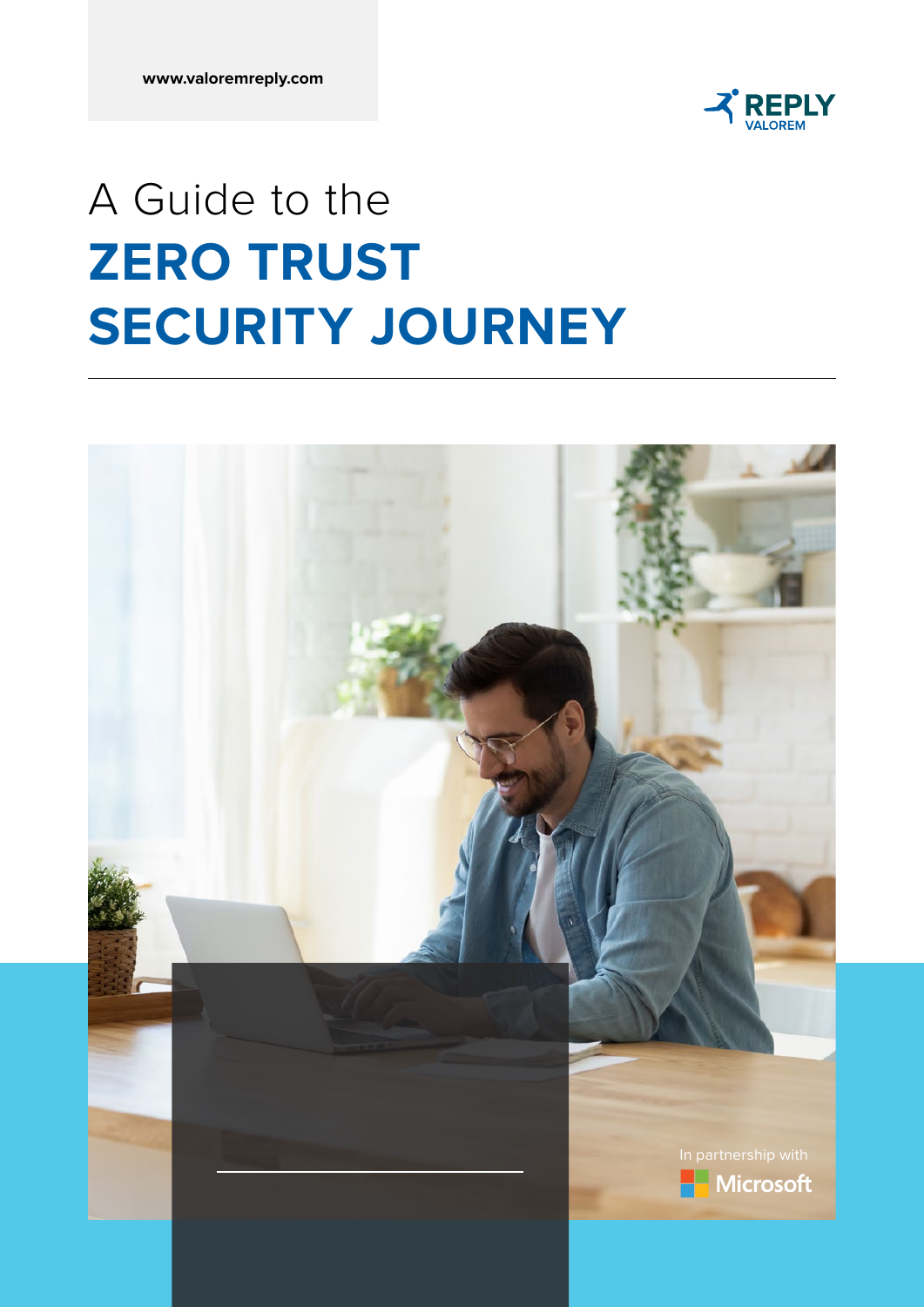### **PRINCIPLES AND STRATEGIES TO HELP YOU PREVENT RISK AND PROTECT YOUR DATA**

The proliferation of cloud applications, continued move to hybrid, remote work for millions of workers, and frontline enablement initiatives are redefining security boundaries for enterprises today. Rather than manage a small number of devices on a corporate perimeter and protecting network access with VPNs, IT teams are now faced with a much more complex task: managing both home and corporate networks, cloud apps, and multiple devices.

At the same time, cyberattacks and data breaches are becoming more common and more sophisticated, making security a bigger challenge than ever. According to the *Identity Theft Resource Center (ITRC)* <sup>i</sup> , more than 1,291 data breach incidents were reported through September 30, 2021, a number that was 17 percent higher than all disclosed breaches in 2020. Ransomware attacks, meanwhile, hit 37 percent of businesses in 2021", and phishing incidents nearly doubled in frequency from 2019 to 2020.

For enterprises, the consequences of these attacks can be devastating. Security firm McAfee reported that the global cost of cybercrime was nearly \$1 trillion in 2020<sup>iii</sup>. Companies on the receiving end of cyberattacks also suffer damage to their brands and potentially lost customers.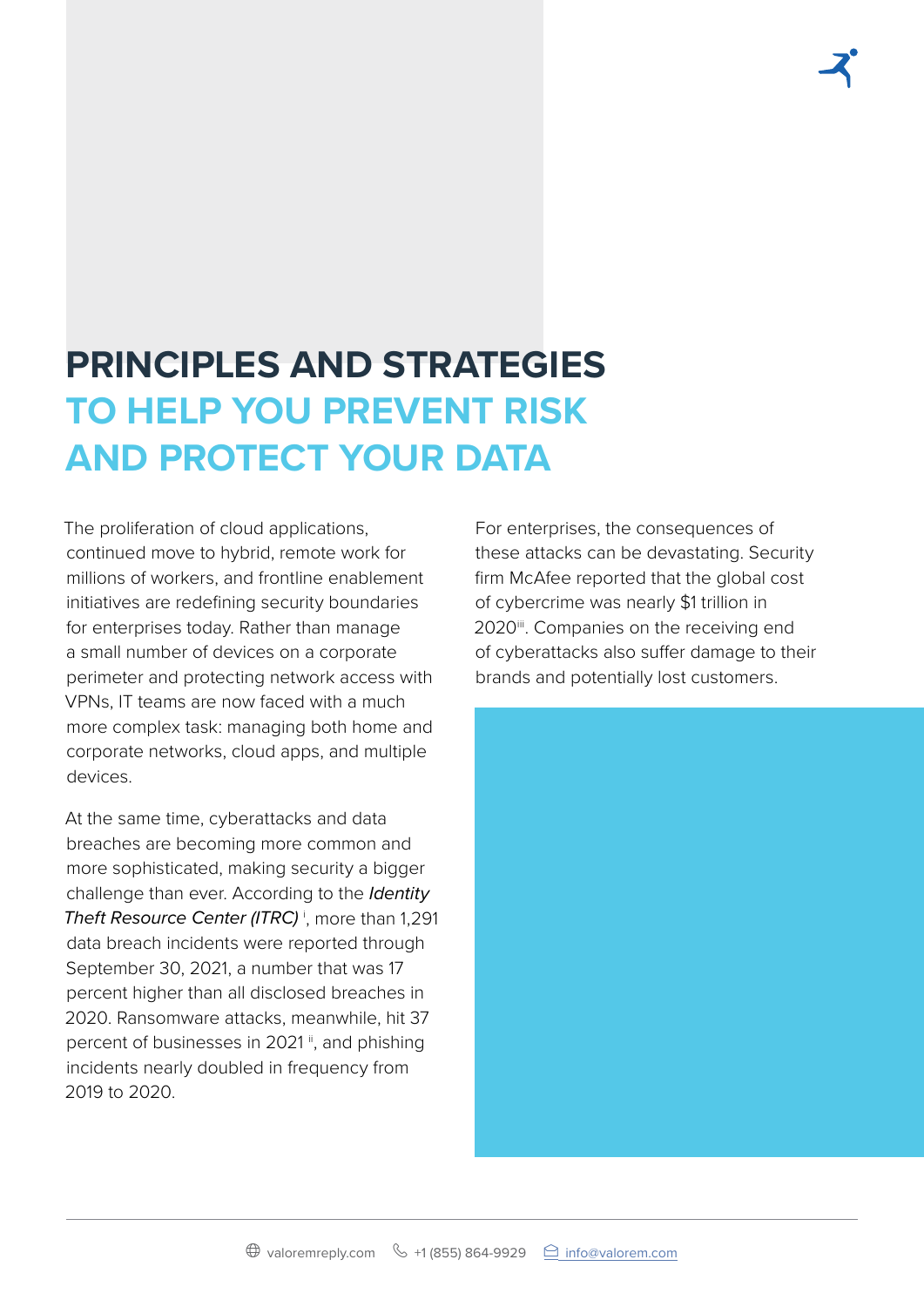

 $\bigoplus$  valoremreply.com  $\bigotimes$  +1 (855) 864-9929  $\bigoplus$  info@valorem.com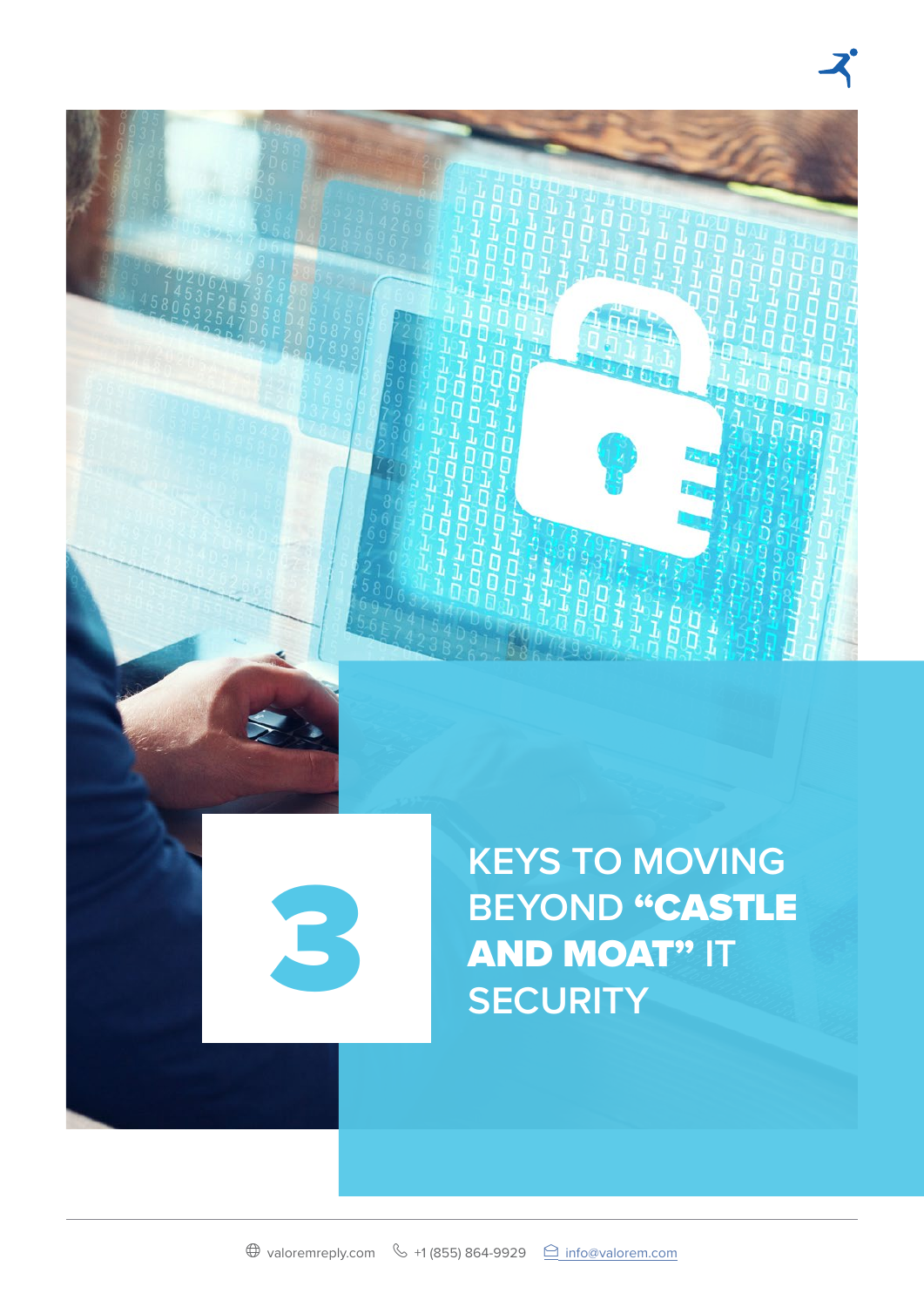### **3 KEYS TO MOVING BEYOND "CASTLE AND MOAT" IT SECURITY**

Some organizations are fighting back against cybercrime by implementing a zero trust security model. Zero trust refers to a perimeterless security approach that stipulates that no devices should be trusted.

However, adopting a zero trust model can be challenging in traditional IT, where security is built for a world with clear boundaries between the inside and outside of the network. This "castle and moat" approach, used by organizations that have not yet started a zero trust journey, relies on on-premises identity features with static rules and some single sign-on (SSO) capabilities. Organizations using the castle and moat model have limited visibility into device compliance, cloud environments, and logins. The result is a flat network infrastructure characterized by broad risk exposure.

A zero trust framework that includes cloud-based identity solutions, multi-factor authentication, and cross-environment SSO is more suitable for today's workplaces. To successfully adopt this kind of zero trust framework, organizations should follow these principles:







**VERIFY EXPLICITLY**

Always perform identity verification and authorization based on all available data points, including user identity, location, equipment health, service or workload, data classification, and exceptions.

### **USE LEAST-PRIVILEGED ACCESS**

Restrict user access through timely and appropriate access (JIT/JEA), risk-based adaptive policies, and data protection to help protect data and productivity.

**ASSUME BREACH**

Minimize blast radius and segment access, verify endto-end encryption, and use analytics to gain visibility, drive threat detection, and improve defenses.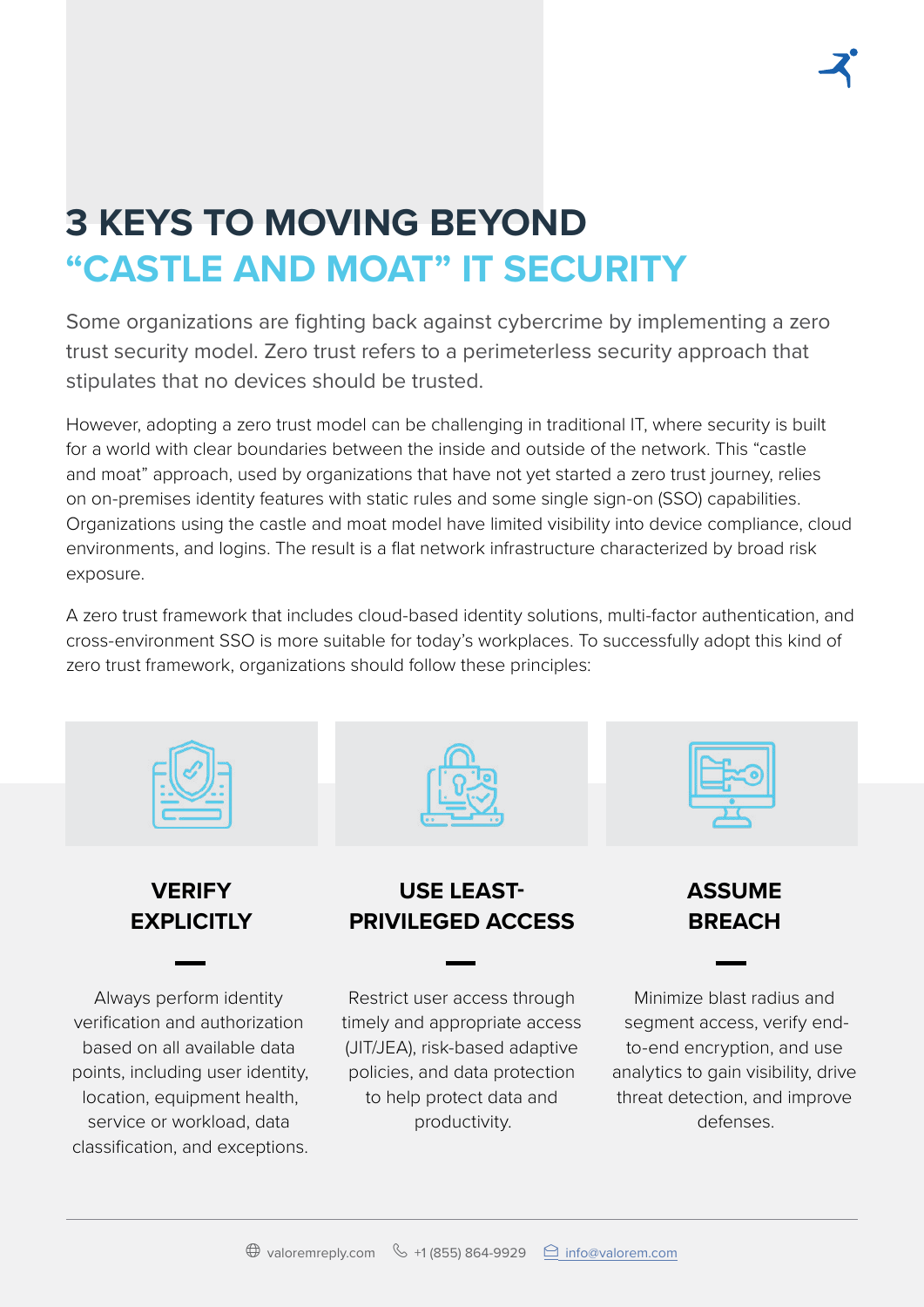### **SIX PILLARS OF ZERO TRUST**

A zero trust IT security model should be part of an integrated approach that includes the entire end-to-end digital estate. This is accomplished by following these six IT security pillars:



#### Identity

Because of the proliferation of devices, it is essential to verify that only the employees and devices that have been granted access to corporate resources can access them.



#### Applications

IT teams need to ensure reliable access to all applications, including on-premises and cloud-based apps, while also maintaining access control.



#### Data

Data must be protected at all times, and organizations need to classify, label, and protect their data, wherever it resides, to stop inappropriate sharing and insider risks.



### **Endpoints**

With a broader range of endpoints to manage, organizations need to assess the security compliance of all hardware, including IoT systems on the edge of the network.



### Infrastructure

Increasingly complex IT infrastructures include physical and virtual servers and containers and microservices, making permissions management and configuration critical.



#### **Network**

Organizations often lack adequate network security perimeters and threat protection tools. Moving beyond traditional network security can be a way to solve the problem.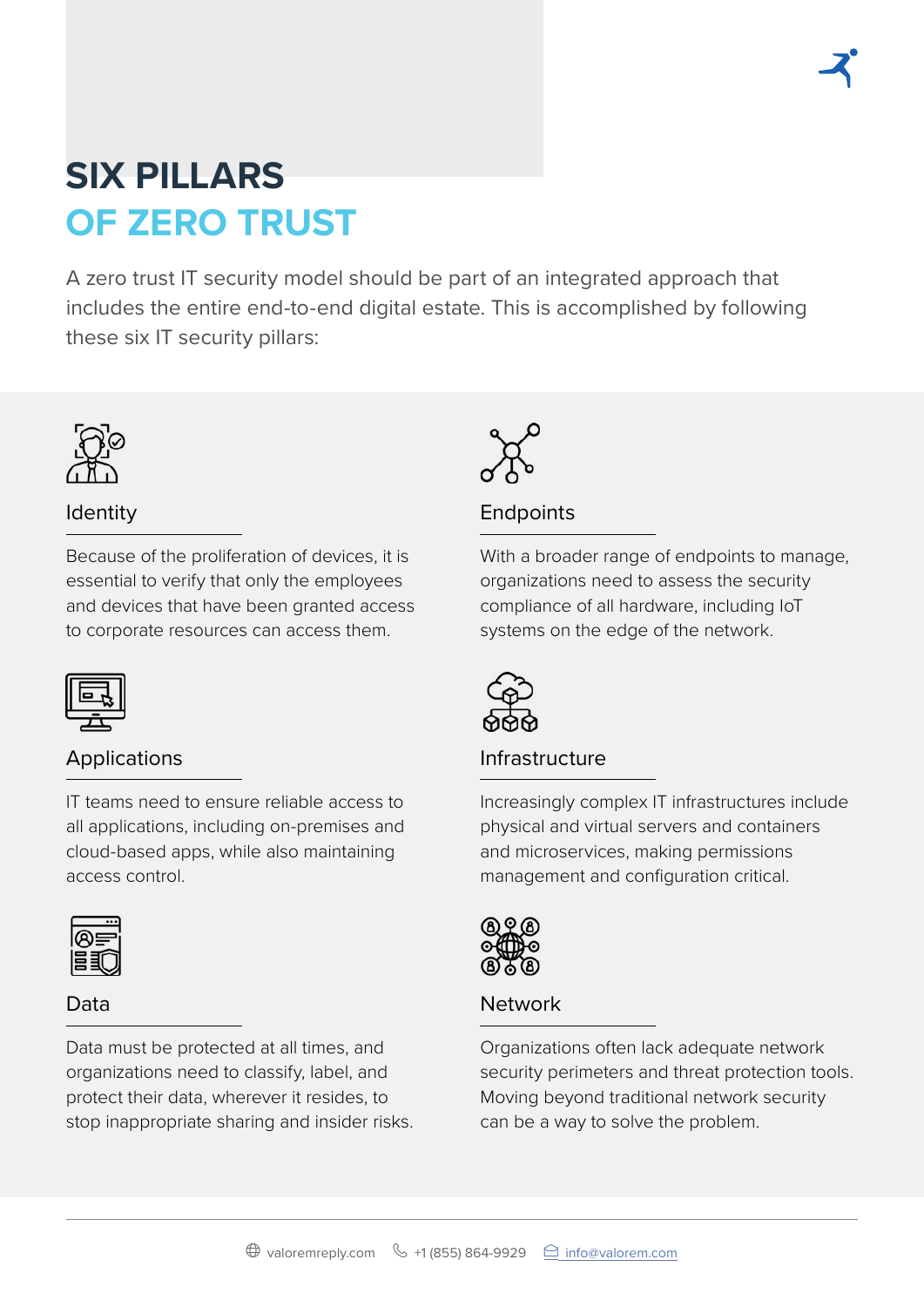### **3 TIPS TO ACCELERATE YOUR ZERO TRUST JOURNEY**

Fully implementing a zero trust framework requires the adoption of all of the above guiding principles and pillars. However, getting there does not happen overnight. It is a unique journey for each organization, depending on your specific needs and current state. Here are some recommendations to make that journey as smooth and painless as possible:



Stopping active threats is an important first step in the journey. This includes taking steps to prevent zeroday threats, which haven't been seen before, as well as stopping ransomware, intrusions, and data leaks.

### **FULLY**

A full analysis of your IT environment can often reveal what's missing from your security approach. Does your organization have shadow IT, involving the use of systems or applications without IT approval? Is frontline enablement a key company initiative? Consider the risk involved.

**PREPAREDNESS** How easy is it for your organization to manage IT? More specifically, how easy is it to comply and prove compliance and identify

the root cause of security problems? To simplify management and compliance, make sure you have strong governance, legal compliance, and escalation preparedness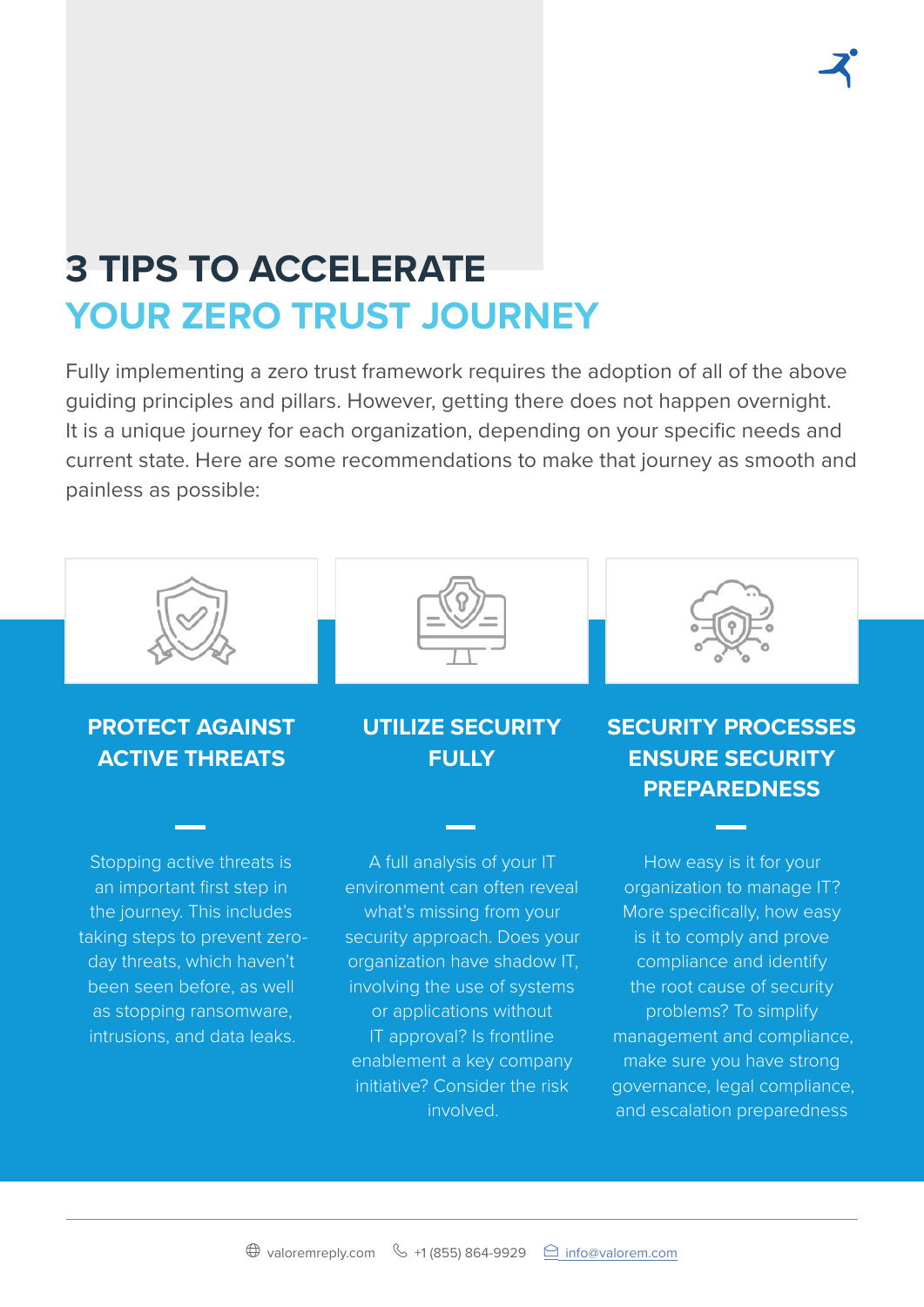### **MAKING SECURITY EFFICIENT AND COST-EFFECTIVE**

Implementing zero trust throughout your organization should ultimately make security management more efficient and cost-effective. This is accomplished through:



Consolidating security solutions, which reduces TCO by eliminating hardware, licensing costs, and other fees.

Using security data more effectively, which increases overall security.

Enabling automation and orchestration through technologies that increase both speed and compliance.

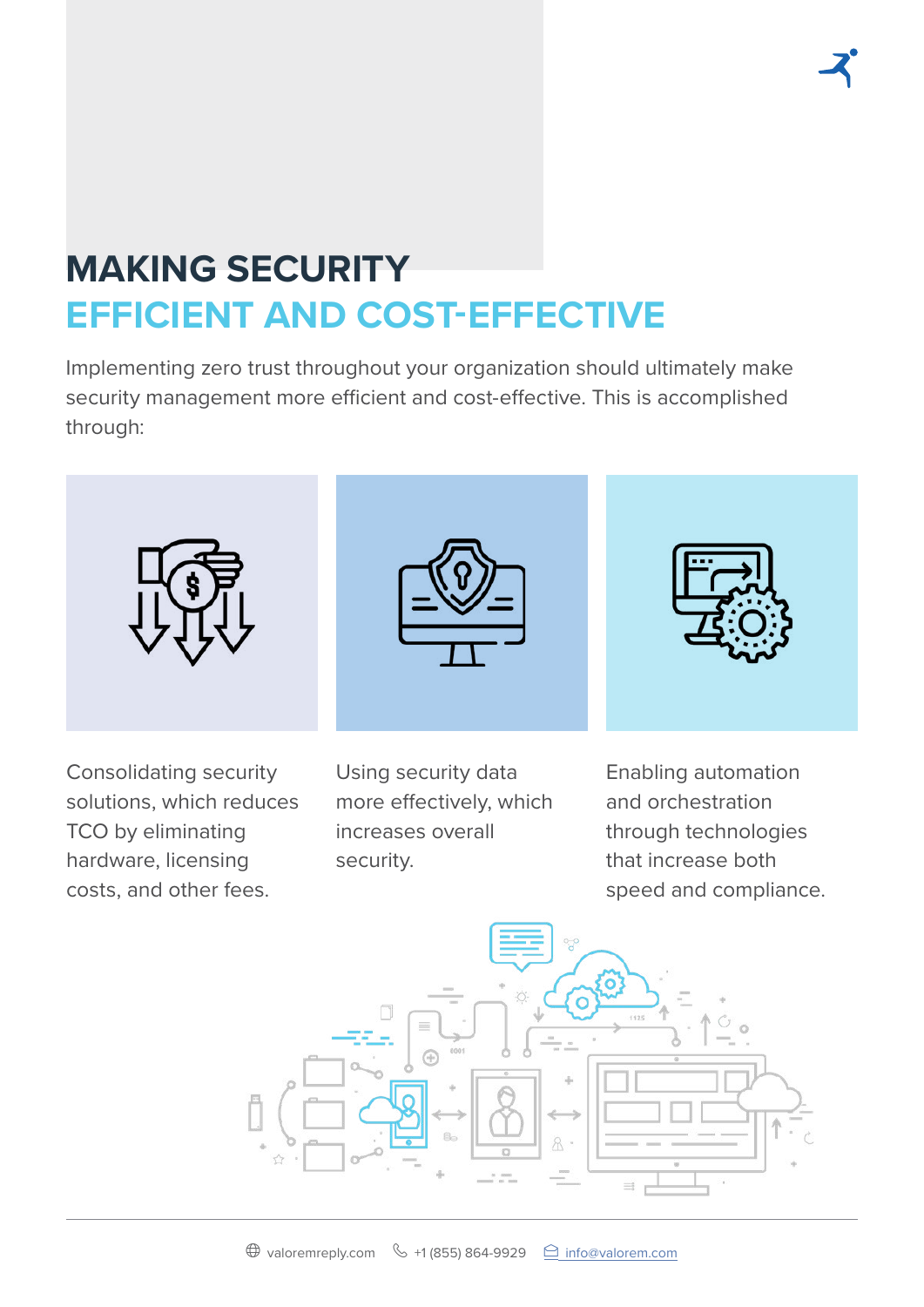### **OUR APPROACH TO ZERO TRUST**

Security is a core tenant of Valorem's approach to digital transformation and innovation. Our strategy for implementing a zero trust framework is designed to enable and empower our clients. We provide a customized zero trust security solution for each client, and we are committed to meeting organizations where they are in their journey, while helping them progress through that journey. Using detailed analysis, clear recommendations, and a strategic roadmap, we help organizations solve their most complex security challenges and prepare to face evolving threats head on.

Our process always follows these steps:

| <b>UNDERSTAND</b> | We gather data to learn about the current state of your IT security capabilities<br>and discover where you are on the zero trust journey.                              |
|-------------------|------------------------------------------------------------------------------------------------------------------------------------------------------------------------|
| <b>ANALYZE</b>    | Based on our learnings from the first step in the process, we develop insights<br>and identify opportunities to make improvements to your security approach.           |
| <b>RECOMMEND</b>  | By prioritizing remediation items and longer-term implementation goals within the<br>context of your business goals, we can recommend the most effective next steps.   |
| <b>ACCELERATE</b> | We help you follow through on the remediation tasks we have identified and then<br>help implement new security features, eliminating third-party tools where possible. |

Based on extensive experience and deep cloud security expertise, our experts have developed a security service framework that can be customized to your current state and help you reach the next phase of your zero trust journey more quickly and efficiently. A typical journey may include an executive strategy and road mapping workshop, a proof of concept, pilot project, and ultimately full deployment of your custom zero trust solution.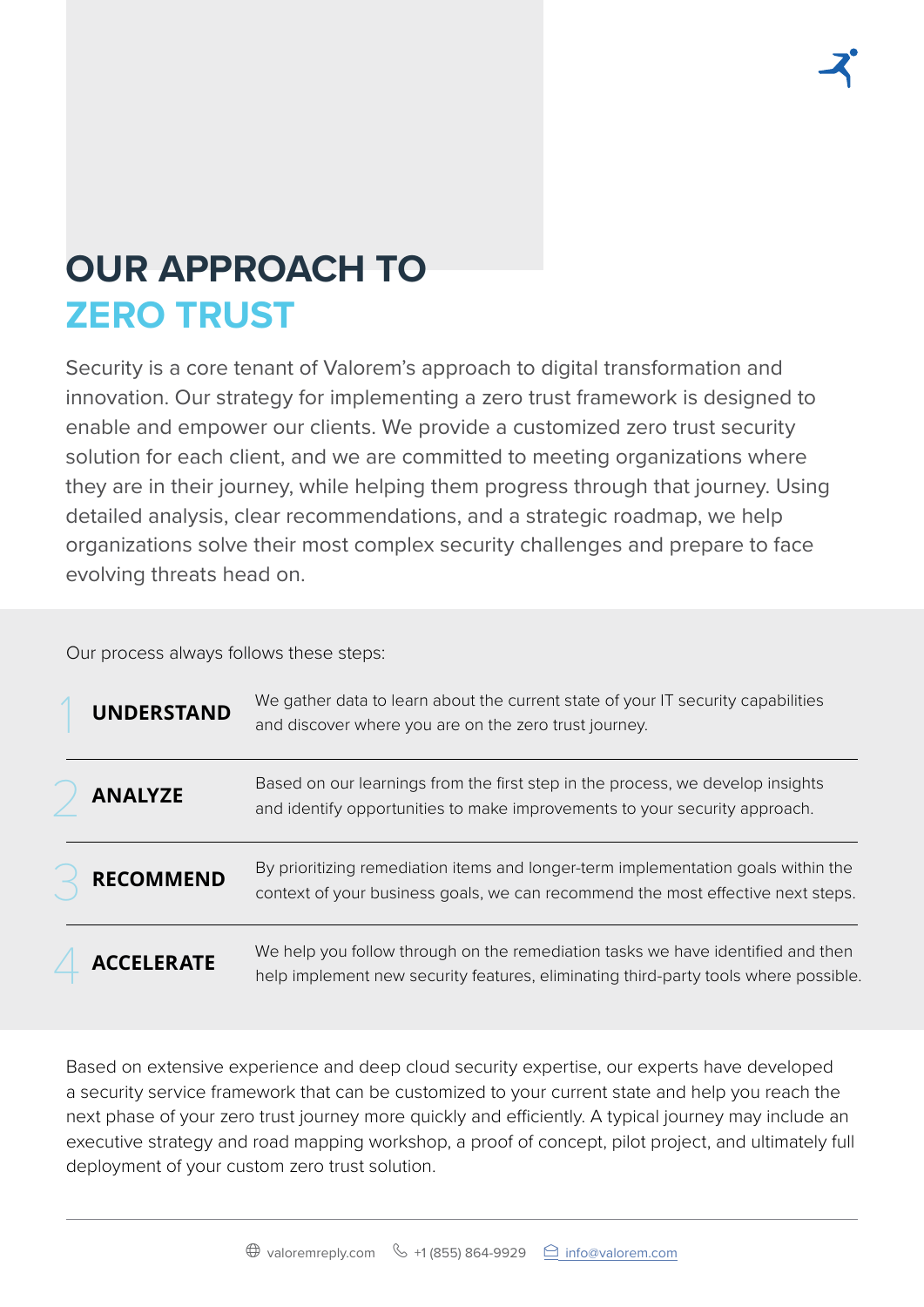### **MICROSOFT 365 ZERO TRUST SOLUTIONS**

We use leading-edge Microsoft solutions to help organizations build foundational zero trust security capabilities. These solutions include:

### **MICROSOFT 365 E5**

*Microsoft 365 E5 integrates best-inclass productivity apps with advanced security, compliance, voice, and analytics to help prevent cyberattacks and protect and govern data.*

### **AZURE ACTIVE DIRECTORY**

*Microsoft Azure Active Directory (Azure AD) is an enterprise identity service that offers SSO and multi-factor authentication to help protect users from 99.9 percent of attacks.*

### **MICROSOFT DEFENDER FOR ENDPOINT**

*Microsoft Defender for Endpoint provides endpoint security for Windows, Linux, Android, and macOS to help rapidly prevent attacks.*

### **MICROSOFT DEFENDER FOR CLOUD APPS**

*Microsoft Defender for Cloud Apps is a comprehensive solution that increases visibility into cloud apps and services by enabling you to control and limit access while enforcing compliance requirements on cloud data.*

### **MICROSOFT ENDPOINT MANAGER**

*Microsoft Endpoint Manager combines services such as Microsoft Intune, Configuration Manager, and Windows Autopilot to help keep data secure, both in the cloud and on-premises.*

### **MICROSOFT SENTINEL**

*Microsoft Sentinel is a cloud-native security information and event management (SIEM) solution that delivers intelligent security analytics and threat intelligence across the enterprise.*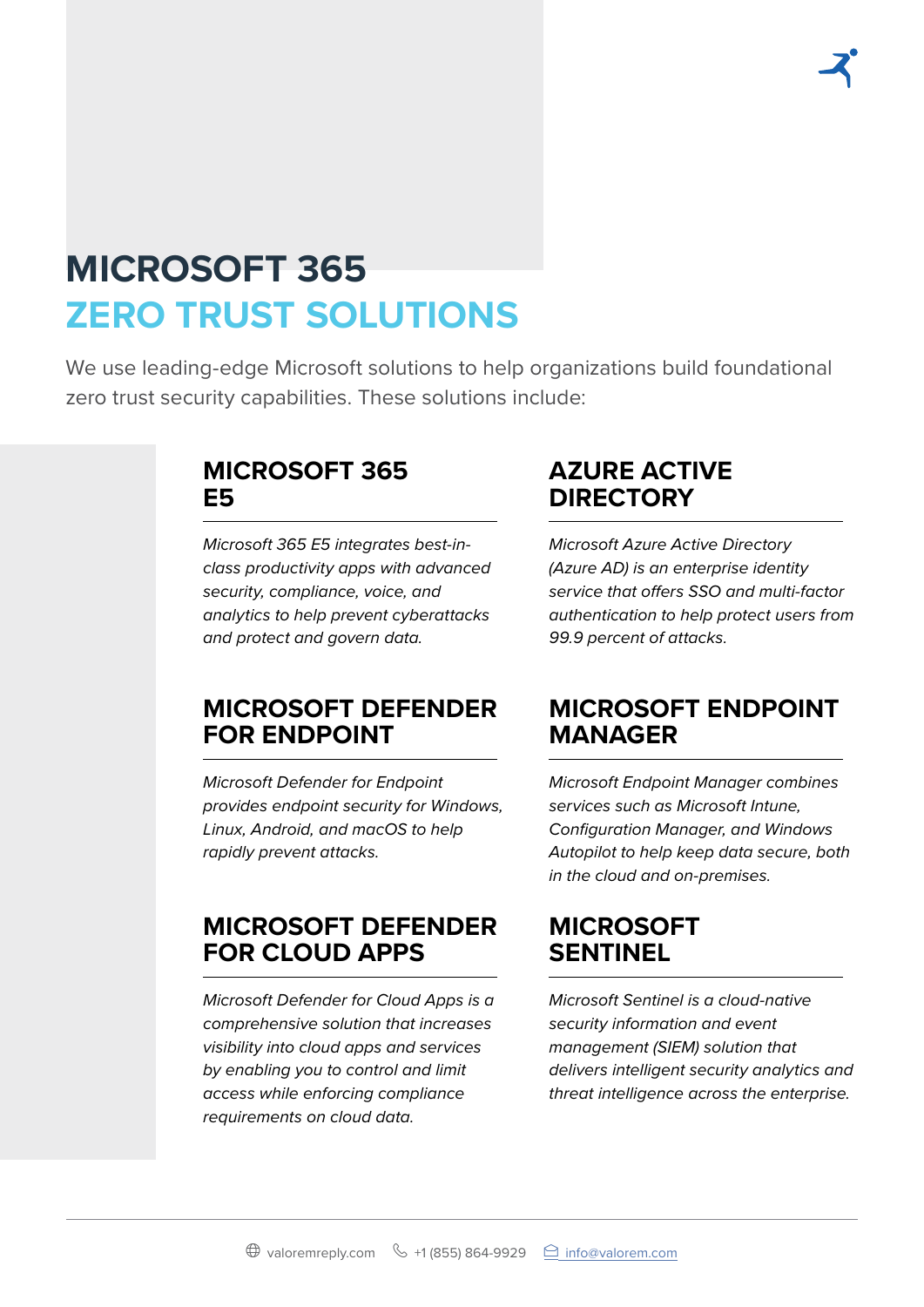# **ACCELERATE YOUR JOURNEY TO**

### **ZERO TRUST SECURITY**

Implementing a zero trust framework is a journey, requiring a process that includes guiding principles, detailed analysis, clear recommendations, and a strategic roadmap. No matter where you are in your zero trust journey, we can help you advance your security posture, reduce risk and make your environment more secure.

Using the right combination of tools for your unique environment, we help you harden security by taking an integrated and holistic approach to protecting your digital assets. Our offerings include:



#### **CLOUD SECURITY SOLUTION ACCELERATOR**

We engage clients to rapidly adopt the latest Microsoft security technologies by using trial licenses to leverage data in their actual environment.

Request more information [here](https://go.valorem.com/CloudSecurityAccelerator.html?utm_source=zero-trust-ebook).

### **SECURITY ASSESSMENT**



Request more information [here](https://go.valorem.com/Solution-Assessment-Security.html?utm_source=zero-trust-ebook).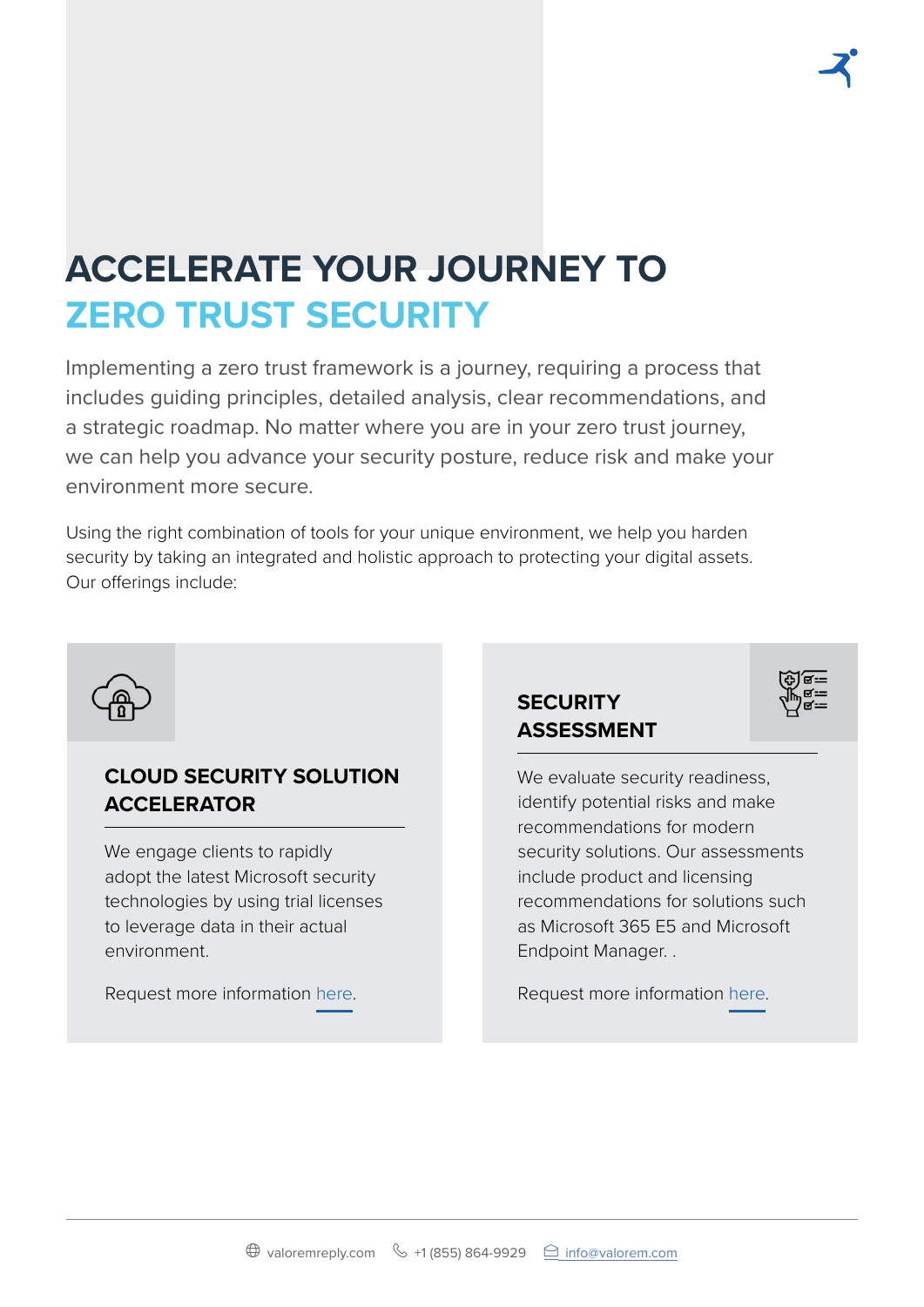

#### **MANAGE AND INVESTIGATE RISK**

We support clients as they manage and investigate risk by implementing threat management tools like Microsoft Defender and Microsoft Sentinel.

Request more information [here](https://go.valorem.com/Modern-Protection-Pilot.html?utm_source=zero-trust-ebook).

#### **PROTECT SENSITIVE DATA**

We help clients protect their most sensitive data by implementing sensitive data policies, encryption, usage, and user policy understanding. We build a roadmap for Microsoft Information Protection implementation and execute and support deployment and training.

#### **MODERNIZE SECURITY AND ESTABLISH A ZERO TRUST FOUNDATION**

By building a modern security and identity infrastructure, we help clients create aa foundation for zero trust. This includes migrating to Azure Active Directory and implementing Privileged Identity and Access Management and Conditional Access.

Request more information [here](https://go.valorem.com/zero-trust-program-for-security.html?utm_source=zero-trust-ebook).



*i [Number of Data Breaches in 2021 Surpasses All of 2020](https://www.idtheftcenter.org/post/identity-theft-resource-center-to-share-latest-data-breach-analysis-with-u-s-senate-commerce-committee-number-of-data-breaches-in-2021-surpasses-all-of-2020/). ITRC, 2020.* 

*ii [Ransomware Statistics, Trends, and Facts for 2020 and Beyond](https://www.cloudwards.net/ransomware-statistics/). Cloudwards, 2020.* 

*iii [The Hidden Costs of Cybercrime](https://www.mcafee.com/enterprise/en-us/assets/reports/rp-hidden-costs-of-cybercrime.pdf). McAfee, 2021.*